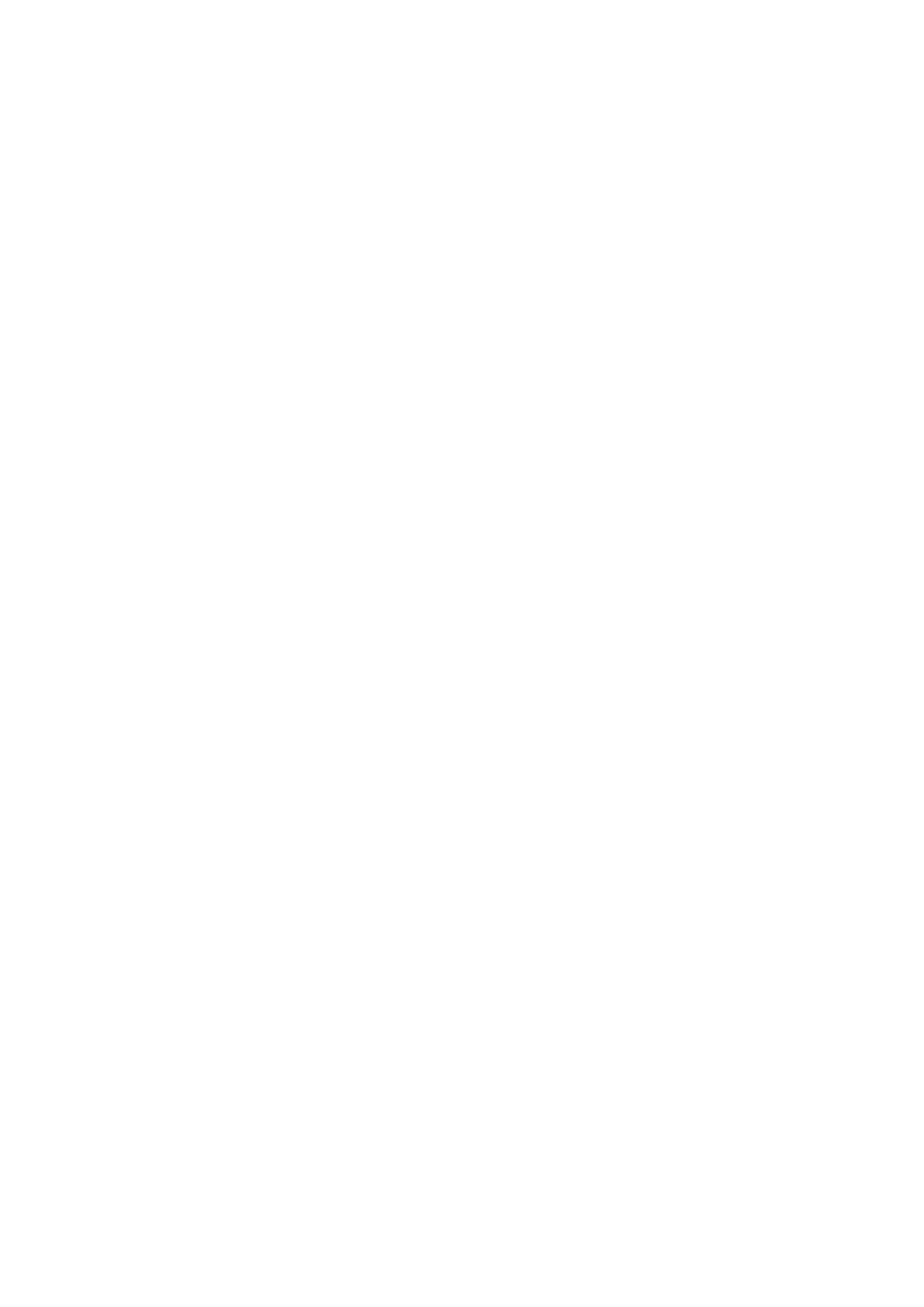

## **1 Welcome**

The chairperson opened the meeting and welcomed those in attendance.

## **2 Apologies**

There were no apologies.

#### **3 Declaration of Interest**

There were no declarations of interest.

# **4 Confirmation of Minutes**

Resolution number HB/2022/23

MOVED by Chairperson G Brown, seconded by Member A Dunn:

#### **That the Hibiscus and Bays Local Board:**

**a) confirm the ordinary minutes of its meeting, held on Thursday, 17 February 2022, as a true and correct record.**

**CARRIED**

# **5 Leave of Absence**

There were no leaves of absence.

#### **6 Acknowledgements**

Deputy chairperson V Short acknowledged and congratulated Torbay resident Gary Coughlan for being awarded the Tidy Kiwi Volunteer of the month by Keep New Zealand Beautiful.

# **7 Petitions**

There were no petitions.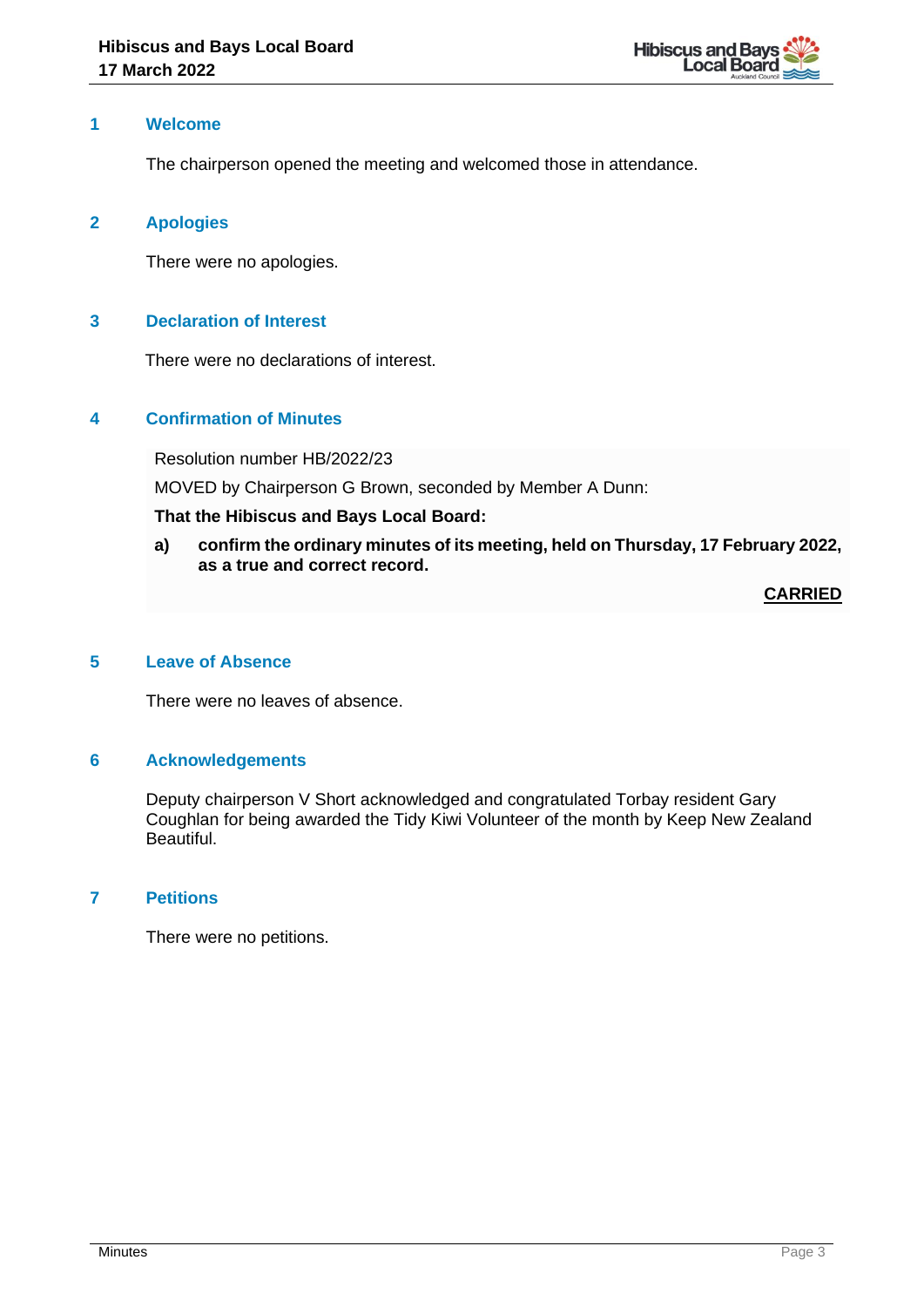#### **8 Deputations**

#### **8.1 Deputation: Metro Community Trust**

Dave Adams and Colin Roberts were in attendance to discuss the establishment of Metro Community Trust.

Resolution number HB/2022/24

MOVED by Chairperson G Brown, seconded by Member L Willis:

#### **That the Hibiscus and Bays Local Board:**

**a) thank Colin Roberts and Dave Adams from Metro Community Trust for their presentation and attendance.**

**CARRIED**

#### **9 Public Forum**

There was no public forum.

## **10 Extraordinary Business**

There was no extraordinary business.

#### **11 Millwater and Silverdale community provision investigation**

Carole Canler – Senior Policy Manager and Katie Kim – Policy Advisor were in attendance for this item.

Resolution number HB/2022/25

MOVED by Chairperson G Brown, seconded by Member L Willis:

**That the Hibiscus and Bays Local Board:**

- **a) do not endorse the findings of the Auckland Council's Millwater and Silverdale community provision investigation 2021**
- **b) do not endorse the scope of Auckland Council's Millwater and Silverdale community provision investigation 2021 sub-catchment study areas, as they do not include the intensive growth areas in the future urban zones around Milldale and the current and developing urban areas of Millwater and Silverdale and their surrounds**
- **c) request that the Parks, Arts, Community and Events Committee direct staff to address the systemic errors within the Millwater and Silverdale community provision investigation 2021 and the essential evidence gathering including relevant and up to date demographic and community asset information, and engage with the relevant local boards to comprehensively review the investigation**
- **d) appoint the chairperson G Brown and deputy chairperson V Short to speak at the Parks, Arts, Community and Events Committee when the report on the Millwater and Silverdale community provision investigation 2021 is on the committee's agenda.**

**CARRIED**

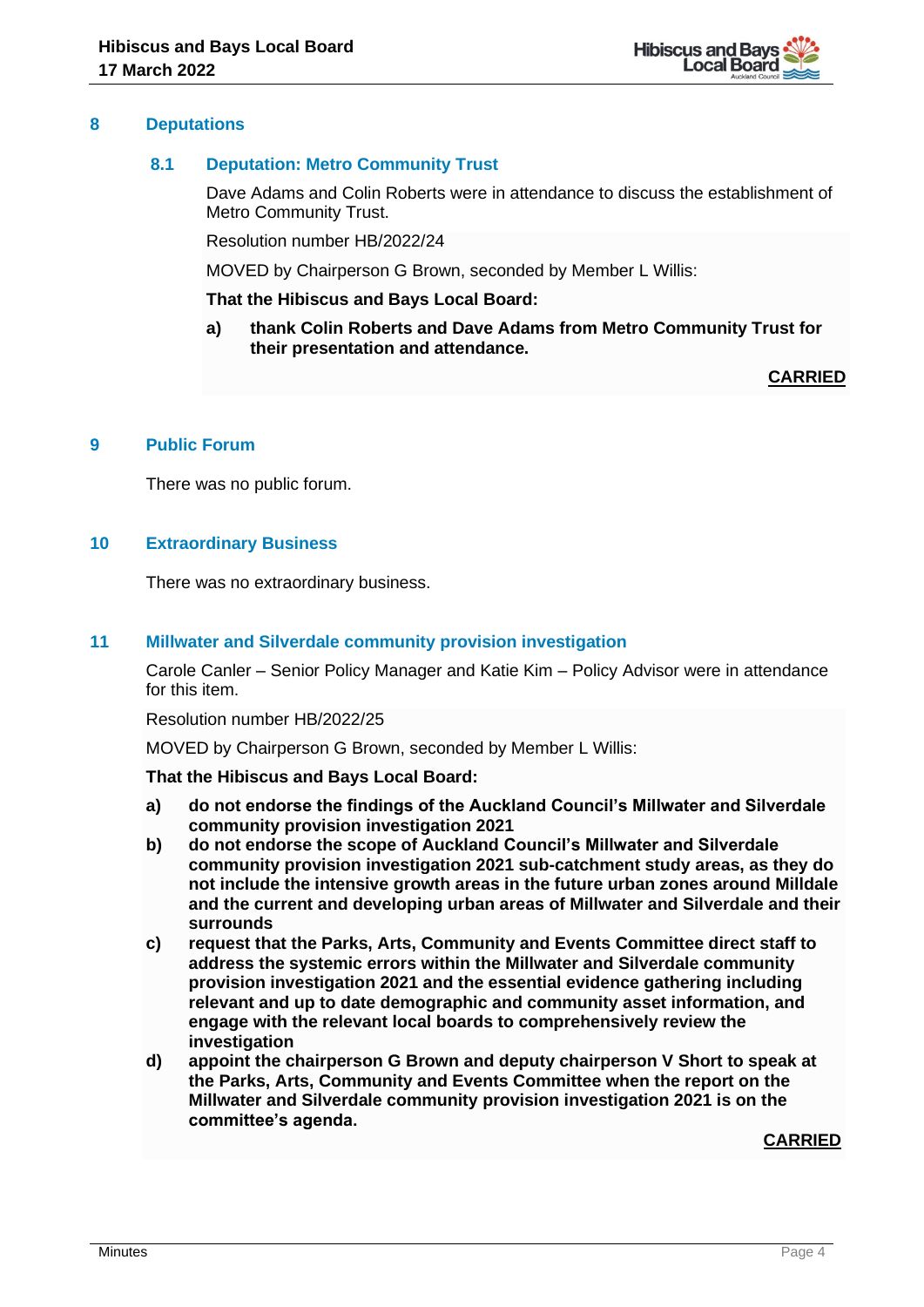

#### **12 Local board input to development of Auckland Transport's Interim Speed Management Plan**

Adam Moller – Principal Transportation Engineer, Xinghao Chen – Senior Transport Engineer and Emma Petrenas – Elected Member Relationship Partner were in attendance for this item.

Resolution number HB/2022/26

MOVED by Deputy Chairperson V Short, seconded by Member A Dunn:

**That the Hibiscus and Bays Local Board:**

- **a) provide the following feedback on the introduction of an interim Auckland Speed Management Plan:**
	- **i. endorses the draft principles in the plan, in particular that the safety of people is the first priority of speed management**
	- **ii. requests that principle 7 in the interim Auckland Speed Management Plan, on partnership, more clearly states that this is a partnership between design and delivery from Auckland Transport, and Enforcement and Monitoring from New Zealand Police**
	- **iii. requests more acknowledgement is made for responsive, and properly resourced enforcement from New Zealand Police to ensure compliance.**
- **b) provide a list of focus areas within the local board area that should be reviewed when staff develop the proposed plan, in particular:** 
	- **i. that the local board does not wish to list specific roads to focus upon, rather will provide a criteria of what and when a road may be more dangerous in the Hibiscus and Bays local board area**
	- **ii. requests that Auckland Transport apply the criteria provided by the local board to identify specific times on roads in the local board area.**
	- **iii. that the draft working focus areas more clearly articulate what community destinations are, namely those facilities and attractions located around roads (including beaches, sports reserves, or schools)**
	- **iv. requests that attention should be focused on community destinations which pedestrians are either less likely to perceive as dangerous or are more prone to distraction when mixing with traffic, for example at a sports event the numbers of attendees crossing a road creates a perception that the road is less dangerous, even though it may not be**
	- **v. note much of this criteria may already be understood via customer complaints and may not need in depth engagement.**

**CARRIED**

# **13 Hibiscus and Bays Local Board Work Programme Reallocations 2021/2022**

Resolution number HB/2022/27

MOVED by Member A Dunn, seconded by Member J Fitzgerald:

# **That the Hibiscus and Bays Local Board:**

- **a) approve the reallocation of \$24,500 underspend budget towards the following activities:**
	- **i) Infrastructure and Environmental Services - ID 64: Pest Plans on private land - \$4,000**
	- **ii) Infrastructure and Environmental Services - ID 480: Restore Hibiscus and Bays Coordinator - \$12,500**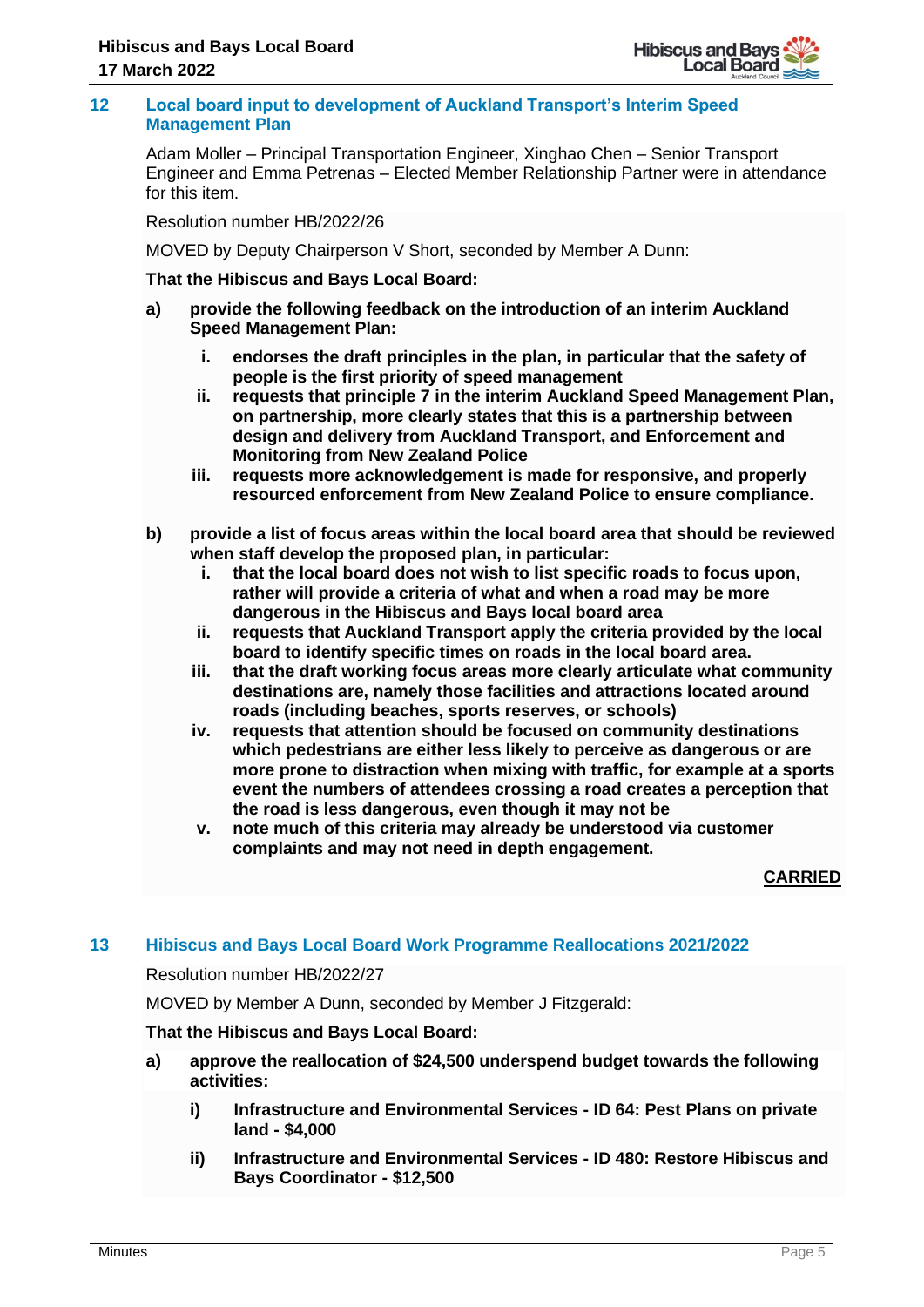**iii) Infrastructure and Environmental Services - ID 729: Trash Free Taiaotea programme - \$8,000**

# **CARRIED**

# **14 Council-controlled Organisations Quarterly Update: Quarter Two, 2021-22**

Resolution number HB/2022/28

MOVED by Chairperson G Brown, seconded by Member A Dunn:

#### **That the Hibiscus and Bays Local Board:**

- **a) receive the Council-controlled Organisations Quarterly Report for Quarter Two 2021-22**
- **b) approve updates to the Joint CCO Engagement Plan 2021-2022.**

#### **CARRIED**

Note: There was discussion about the reintroduction of Auckland Transport monthly reporting to monitor budgets and projects in the local board area.

#### **15 Approval for New Private Road Name for Subdivision at 285 Glenvar Road, Long Bay**

#### Resolution number HB/2022/29

MOVED by Member J Parfitt, seconded by Member G Holmes:

#### **That the Hibiscus and Bays Local Board:**

**a) approve the preferred road name Taku Close for the private road within the subdivision being undertaken by Templeton Long Bay North Limited, (the Applicant), at 285 Glenvar Road, Long Bay in accordance with section 319(1)(j) of the Local Government Act 1974.**

**CARRIED**

# **16 Approval for New Private Road Name for Subdivision at 64 Glenvar Ridge Road, Long Bay**

Resolution number HB/2022/30

MOVED by Member G Holmes, seconded by Deputy Chairperson V Short:

**That the Hibiscus and Bays Local Board:**

**a) approve the first alternative road name of Kūkupa Lane, being the name preferred by the Ngāti Manuhiri Settlement Trust, for the private road within the subdivision being undertaken by Templeton Long Bay North Limited, (the Applicant), at 64 Glenvar Ridge Road, Long Bay in accordance with section 319(1)(j) of the Local Government Act 1974.**

**CARRIED**

# **17 Hibiscus and Bays Local Board feedback on Waka Kotahi NZ Transport Agency's Penlink Tolling proposal**

Resolution number HB/2022/31

MOVED by Member J Fitzgerald, seconded by Member J Parfitt:

**That the Hibiscus and Bays Local Board:**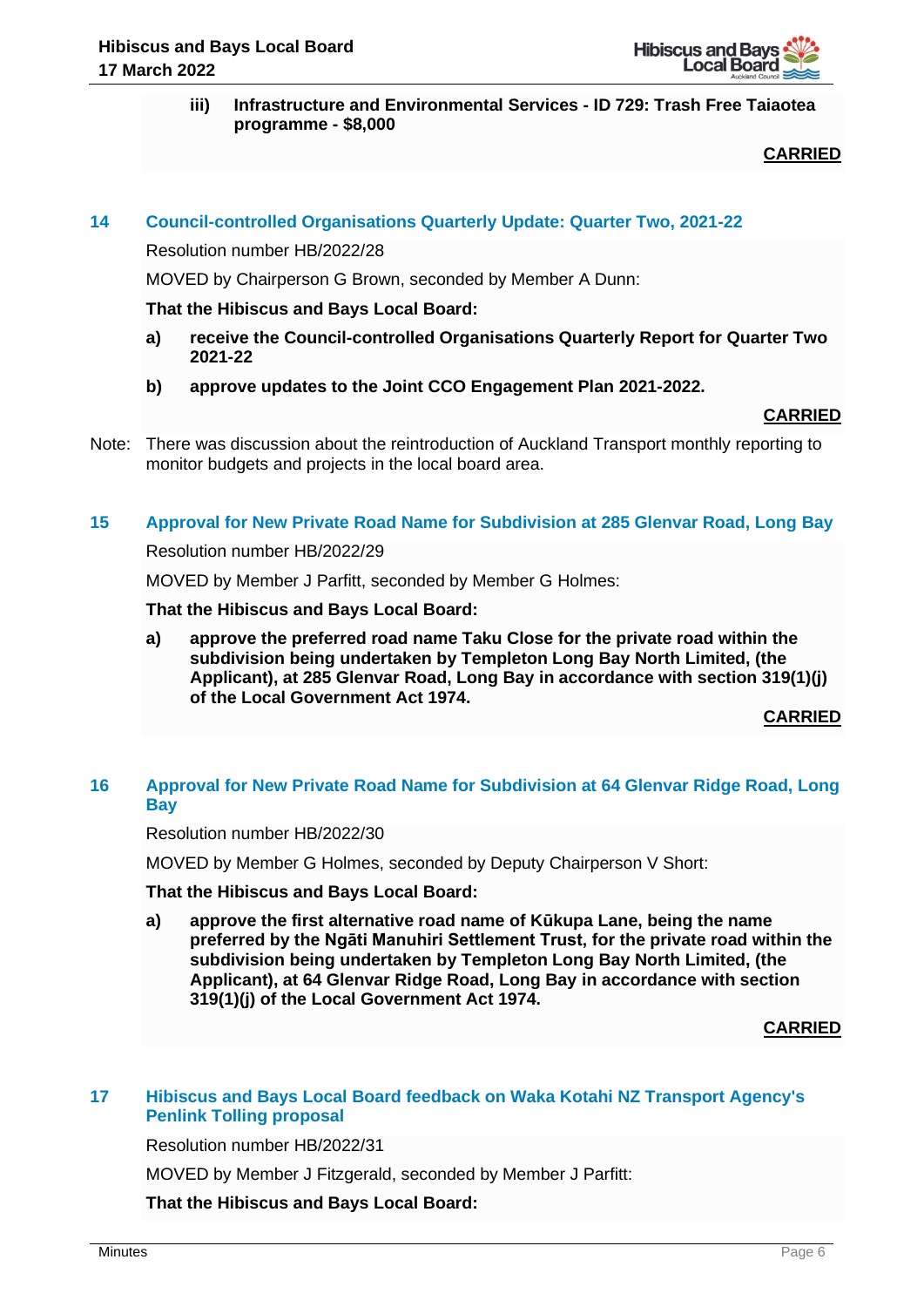

- **a) note the Hibiscus and Bays Local Board's feedback (Attachment A to the agenda report) approved under delegation to the chairperson on the proposal to introduce tolling the Penlink route**
- **b) oppose the proposal to toll the Penlink route, unless a bus lane/T2 lane is created along the shoulder lane.**

**CARRIED**

#### **18 Members' Reports**

Resolution number HB/2022/32

MOVED by Member G Holmes, seconded by Member J Parfitt:

#### **That the Hibiscus and Bays Local Board:**

**a) receive the reports from chairperson G Brown, deputy chairperson V Short and local board members A Poppelbaum, A Dunn and J Fitzgerald.**

#### **CARRIED**

#### **19 Deputations update**

Resolution number HB/2022/33

MOVED by Member G Holmes, seconded by Deputy Chairperson V Short:

**That the Hibiscus and Bays Local Board:**

**a) note the deputation update from February 2022.**

# **CARRIED**

#### **20 Governance forward work calendar**

Resolution number HB/2022/34

MOVED by Chairperson G Brown, seconded by Member L Willis:

#### **That the Hibiscus and Bays Local Board:**

**a) note the governance forward work calendar.**

**CARRIED**

# **21 Hibiscus and Bays Local Board workshop records**

Resolution number HB/2022/35

MOVED by Member J Parfitt, seconded by Member J Fitzgerald:

# **That the Hibiscus and Bays Local Board:**

**a) note the workshop records for February 2022.**

# **CARRIED**